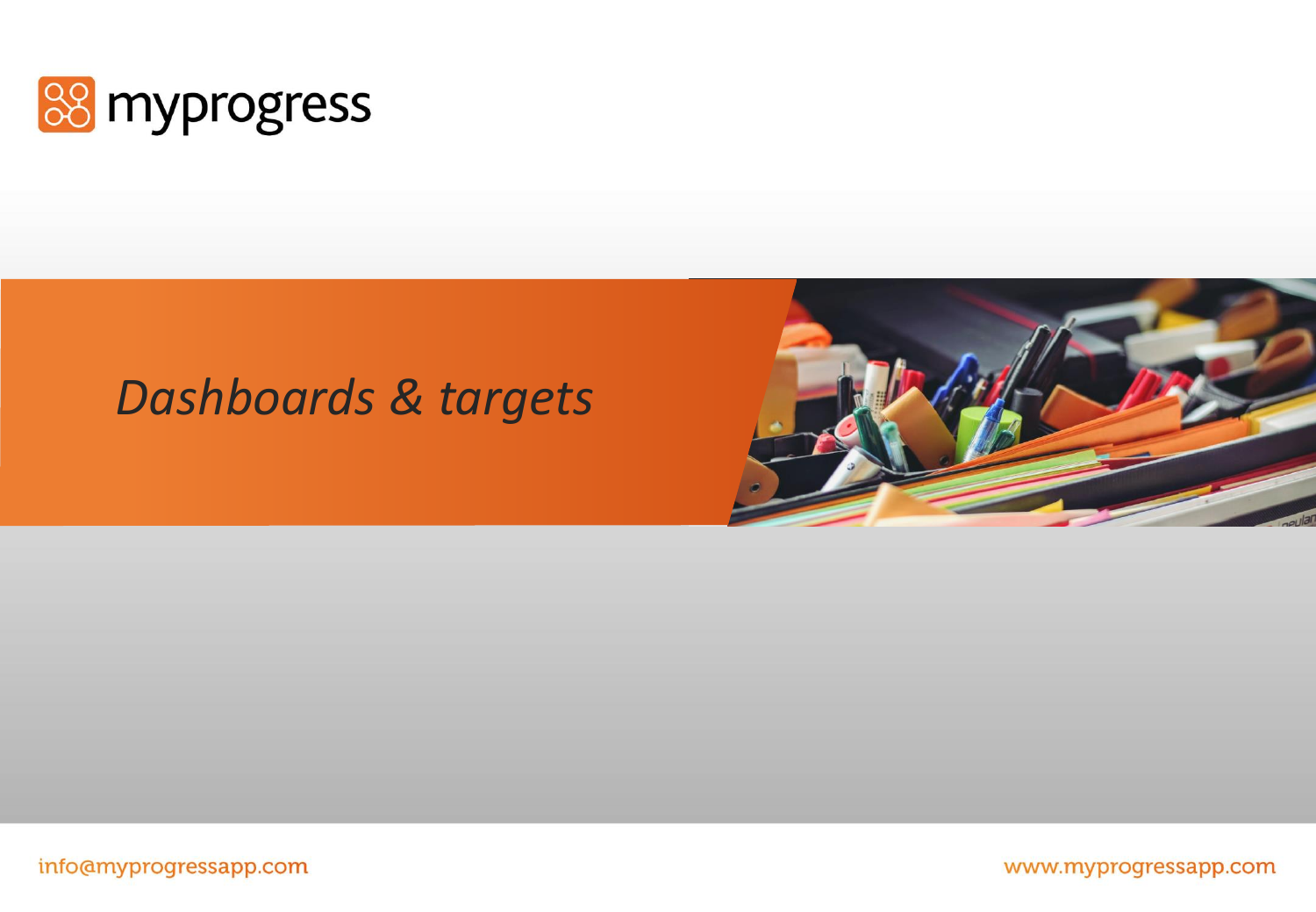# **Overview**

Dashboards are designed for students out on placement. They show the target required to meet for that activity, how much they have done and have left to complete.

Dashboards are not just for students but can be made for faculty as well. They are both very similar apart from **\*\*Faculty dashboards don't use completion targets\*\***.

Dashboards can only handle one option, e.g. did they complete this? Yes or no. They can't have multiple options, e.g. exceeded, did not exceed, etc. There are two ways to use dashboards:

Simple, an overview of the forms needed to be completed a set amount of times.

Detailed, you have one form with multiple competencies and the targets show how many need to be completed how many times.



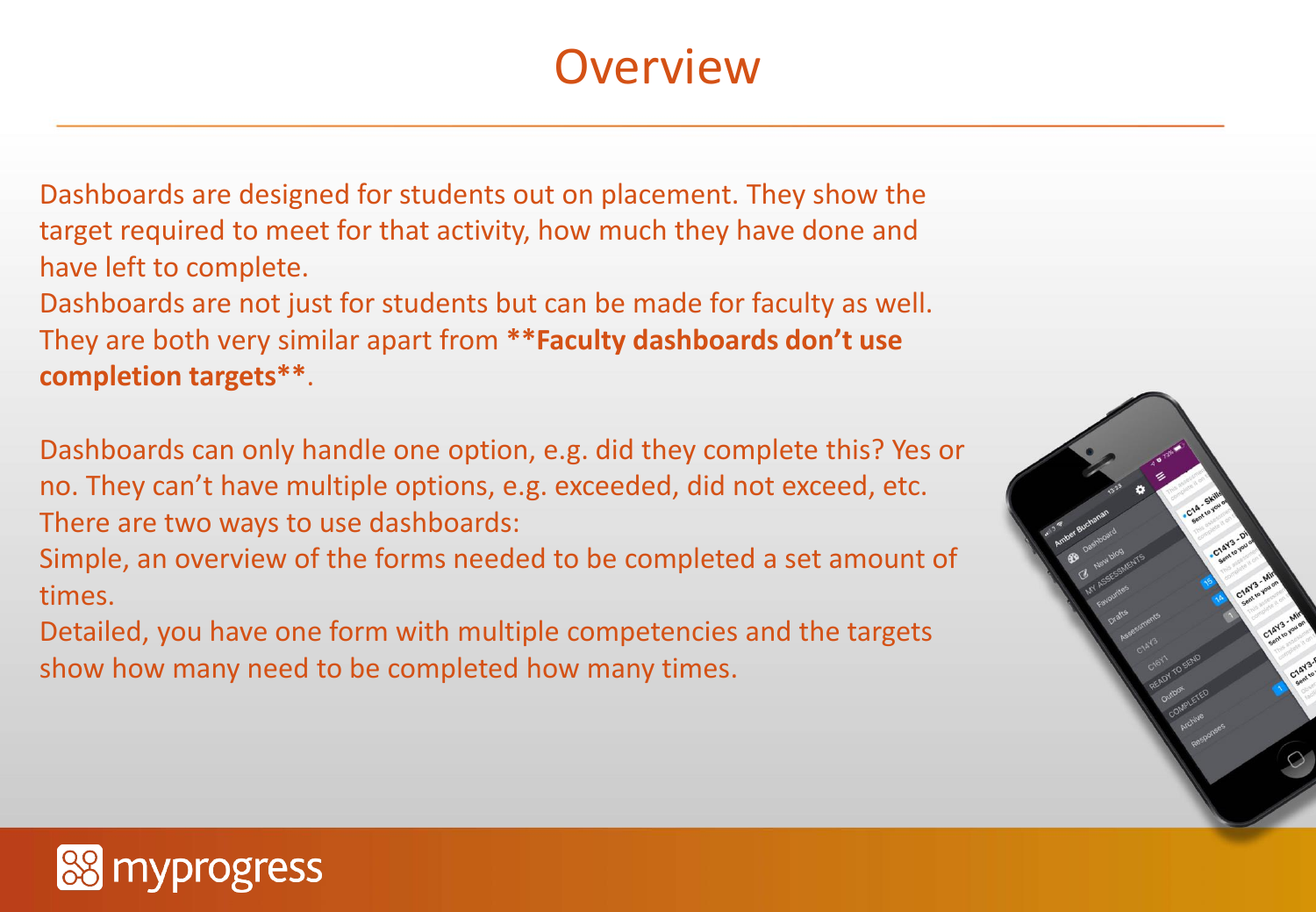## Setup

1.) Set up the forms – Before setting up dashboards you need to setup the forms you wish to link to dashboards.

**\*\*\*PLEASE NOTE – ONCE FORMS ARE LINKED TO A DASHBOARD YOU CANNOT EDIT THEM. IF EDITED ALL DATA PREVIOUSLY LINKED TO THAT DASHBOARD WILL BE LOST. ENSURE FORMS ARE FULLY COMPLETED AND AS YOU WISH TO SEE THEM BEFORE LINKING TO A DASHBOARD\*\*\***

Simple dashboards are set up following the same process as used as if you were deploying a form in the normal way.

Detailed dashboards – You need to structure these assessments in the right way, when creating a question you can only use either MCQ (Multiple Choice Question) where min and max are 0 and 1 or drop down list, the list needs to be sitting by itself in the question, with no other components around it.

### 2.) Deploy forms

Can deploy as future assessment against a group or as a new assessment.

Course templates is the most common way when deploying forms as easier due to volume and also it will always work with dashboards due to you having to having to deploy to a group. If deploying normally it **MUST** be linked to a group, issue is you can only select one group, if they don't link to a group it won't work. Dashboards report by group.

Setting to withdraw at the end is better as it makes house keeping much tidier etc.

If they use course templates there will be a delay of around an hour before they can set up the dashboards, the reason for this is due to course templates working in a queuing system and sends out every hour.

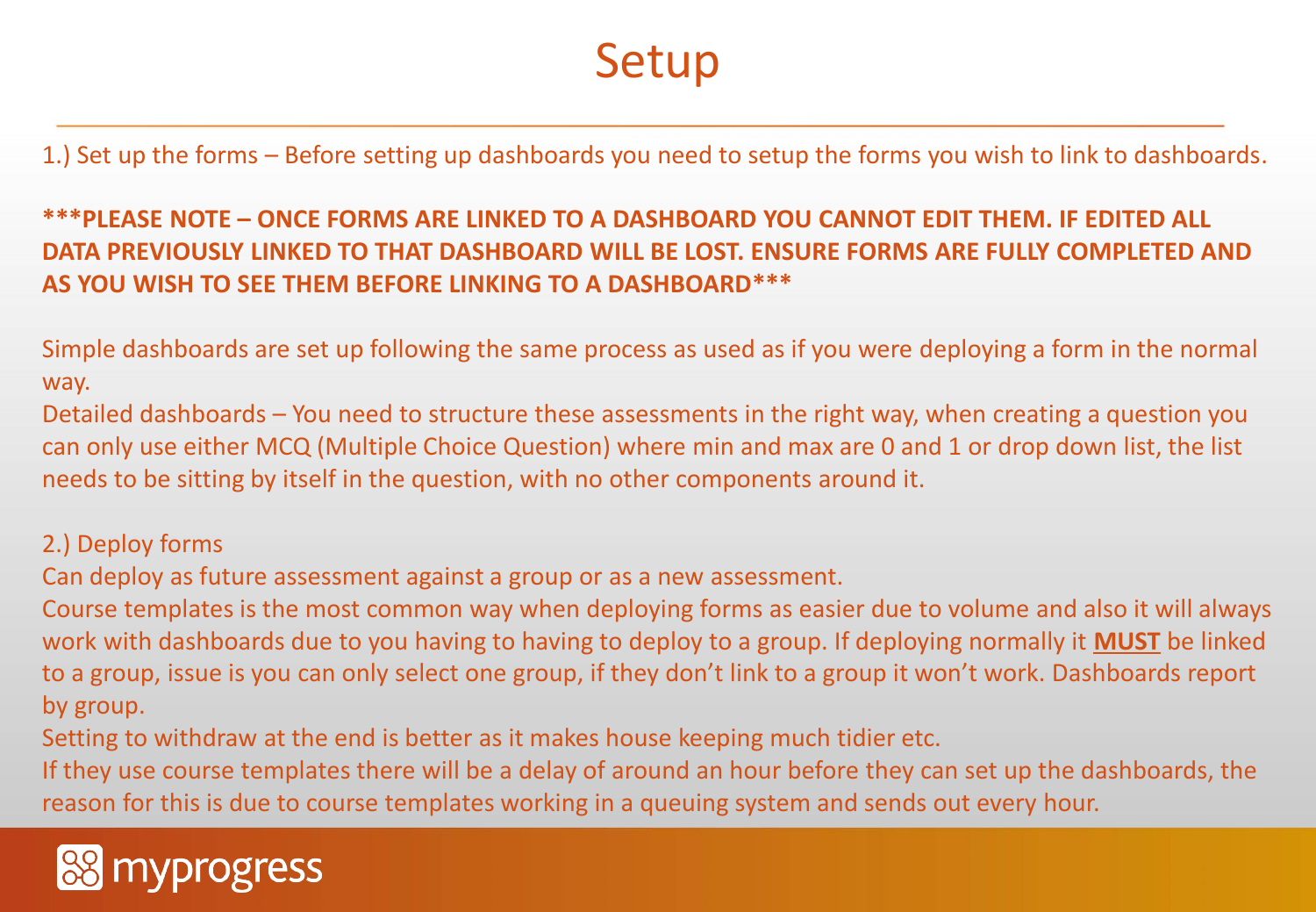### 3.) Create rules (completion targets)

Even assessments due to be deployed in the future you can still set up completion targets for.

- Select 'create target'
- Create the target against the group that the deployment has been linked to
- Select the relevant assessment
- Choose the number of responses you require students to do for that assessment
- Select a condition target (if you require). Target conditions allow you to select a specific question within the already chosen assessment that the students **MUST** answer
- Select either 'save' or 'save and activate'

| Create a new completion target |                                                                                                                 |
|--------------------------------|-----------------------------------------------------------------------------------------------------------------|
| User group:                    | --Internal medicine rotation 06-19<br>$\boldsymbol{\mathrm{v}}$                                                 |
| Assessment:                    | <b>DOPS</b><br>$\overline{\mathbf{v}}$                                                                          |
| Number of responses:           | 3                                                                                                               |
| Add a target condition:        |                                                                                                                 |
|                                |                                                                                                                 |
|                                | Please select a question from within your assessment<br>▼                                                       |
|                                | Only compatible question types are shown - single-select multiple choice questions & dropdown list<br>questions |
| Question:<br>Selected option:  | Please select an option from within your question ▼                                                             |



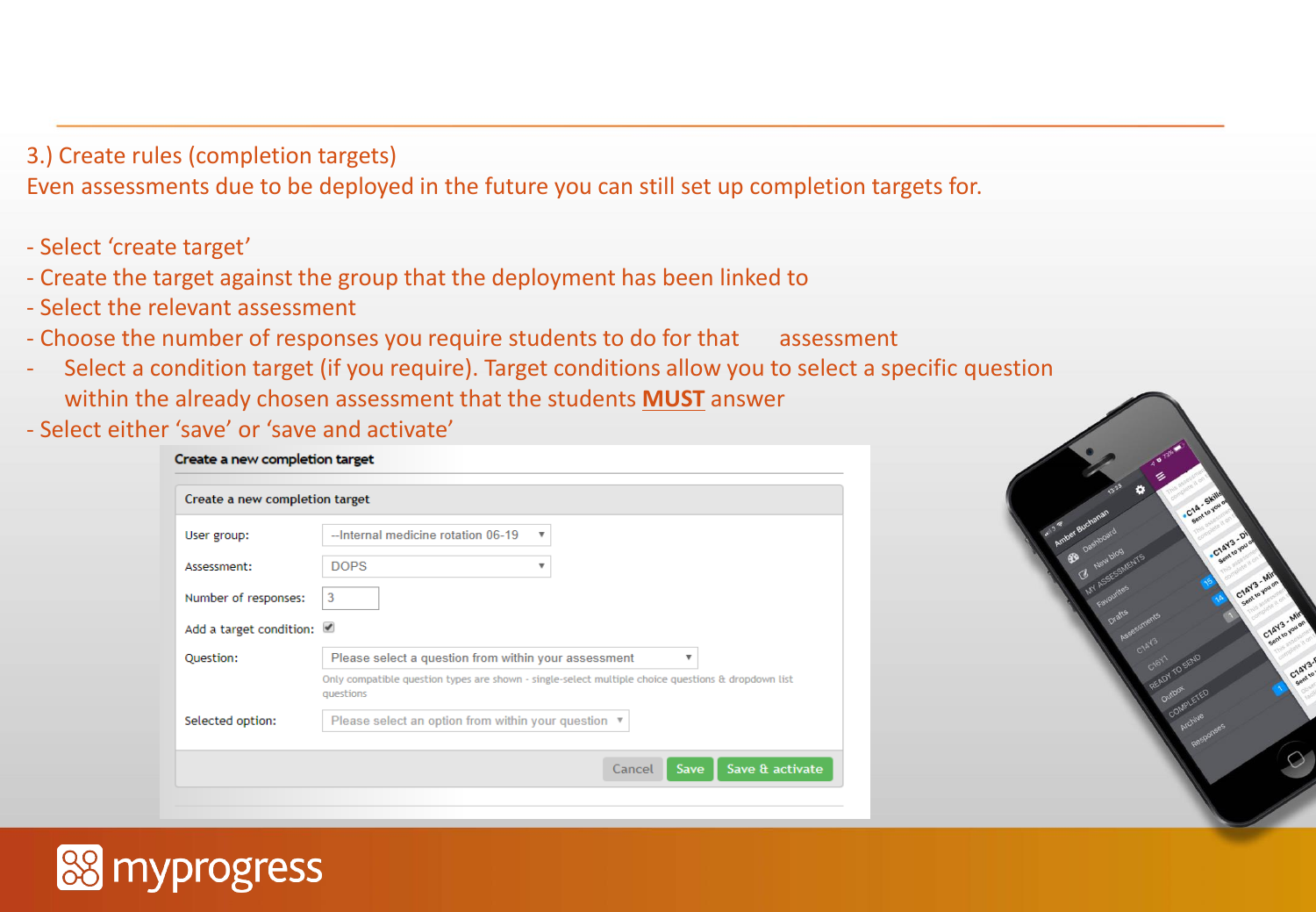#### 4.) Build dashboards

- Select manage dashboards
- 'Create a new dashboard'
- Give the dashboard a name, audience (student/faculty) and description
- Select 'add widget'
- Find the assessment required by typing its title
- Once you select your assessment it will highlight all the completion targets you have set prior to do with that assessment, you can choose which ones you want to keep within the dashboard
- Tailoring widgets You can tailor these widgets to look and work in a certain way. For example; If you want the target bar to go green when complete, select the ;use colour coding' tick box but if you want the bar to stay blue (to highlight the student should do more) then do not select the 'use colour coding' tick box. You can also select the option to encourage over completion.

You can create one dashboard that has both simple and detailed dashboards in there.

- Select 'save changes'



| Select an existing dashboard      |                   | $\overline{\mathbf{v}}$ | <b>Q</b> Preview | Assign users                                                                                                                                                         | $\vee$ Save changes |
|-----------------------------------|-------------------|-------------------------|------------------|----------------------------------------------------------------------------------------------------------------------------------------------------------------------|---------------------|
| Dashboard name:                   | <b>HOLLY TEST</b> |                         |                  |                                                                                                                                                                      |                     |
| Dashboard audience:               | Student           |                         | ۷                |                                                                                                                                                                      |                     |
| Description:                      | HOLLY TEST        |                         |                  |                                                                                                                                                                      |                     |
|                                   |                   |                         |                  |                                                                                                                                                                      |                     |
| <b>Completion progress widget</b> |                   | <b>DOPS</b>             |                  | $\overline{\mathbf{v}}$<br>$\mathbf x$                                                                                                                               | 會                   |
| Completion targets to include:    |                   | $\times$ 10 responses.  |                  | x 1 response - Procedure - DOPS - Name of procedure = Diagnostic<br>Procedures - Blood cultures<br>y 1 response - Procedure - DOPS - Name of procedure = Therapeutic |                     |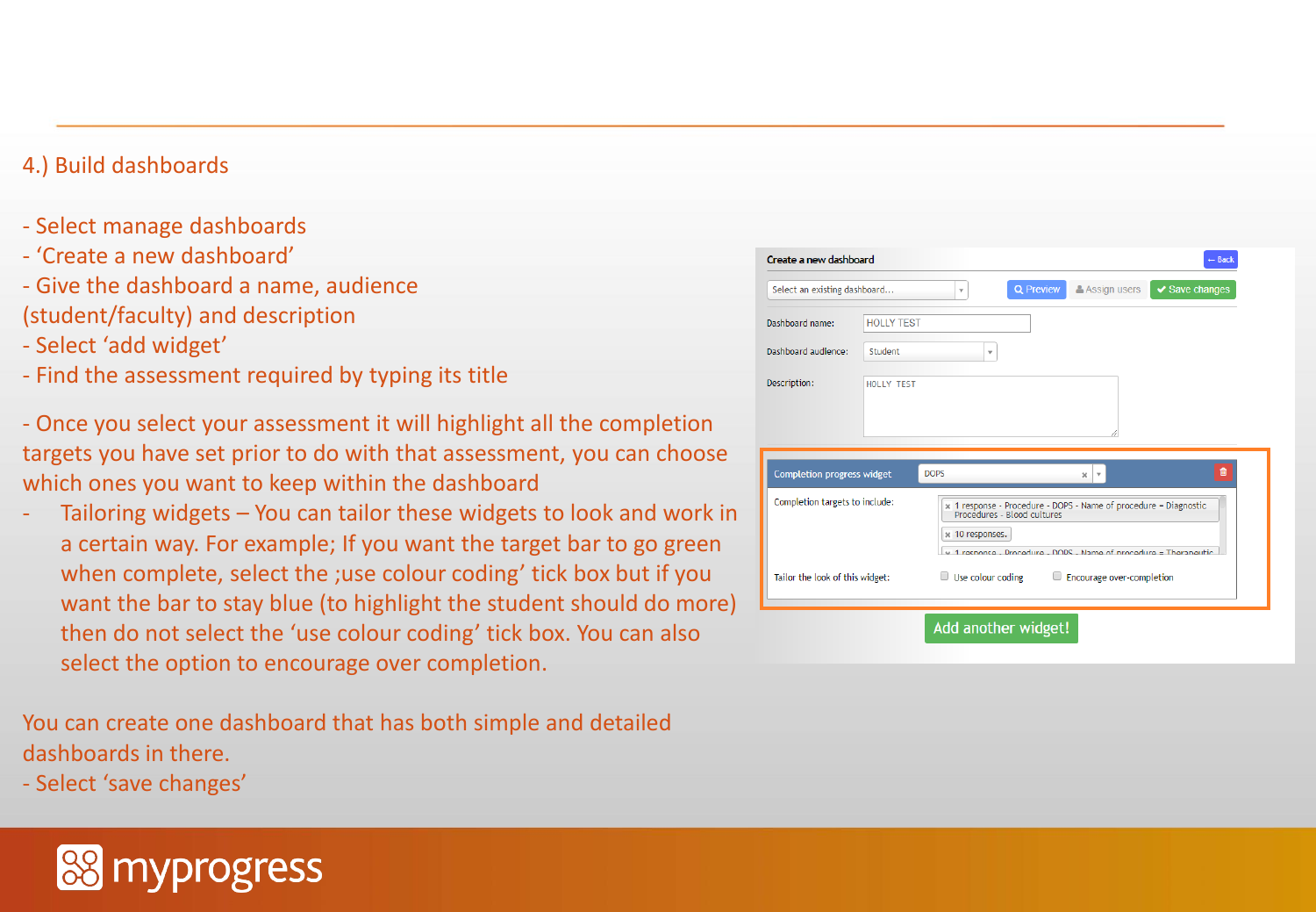#### 5.) Assign users





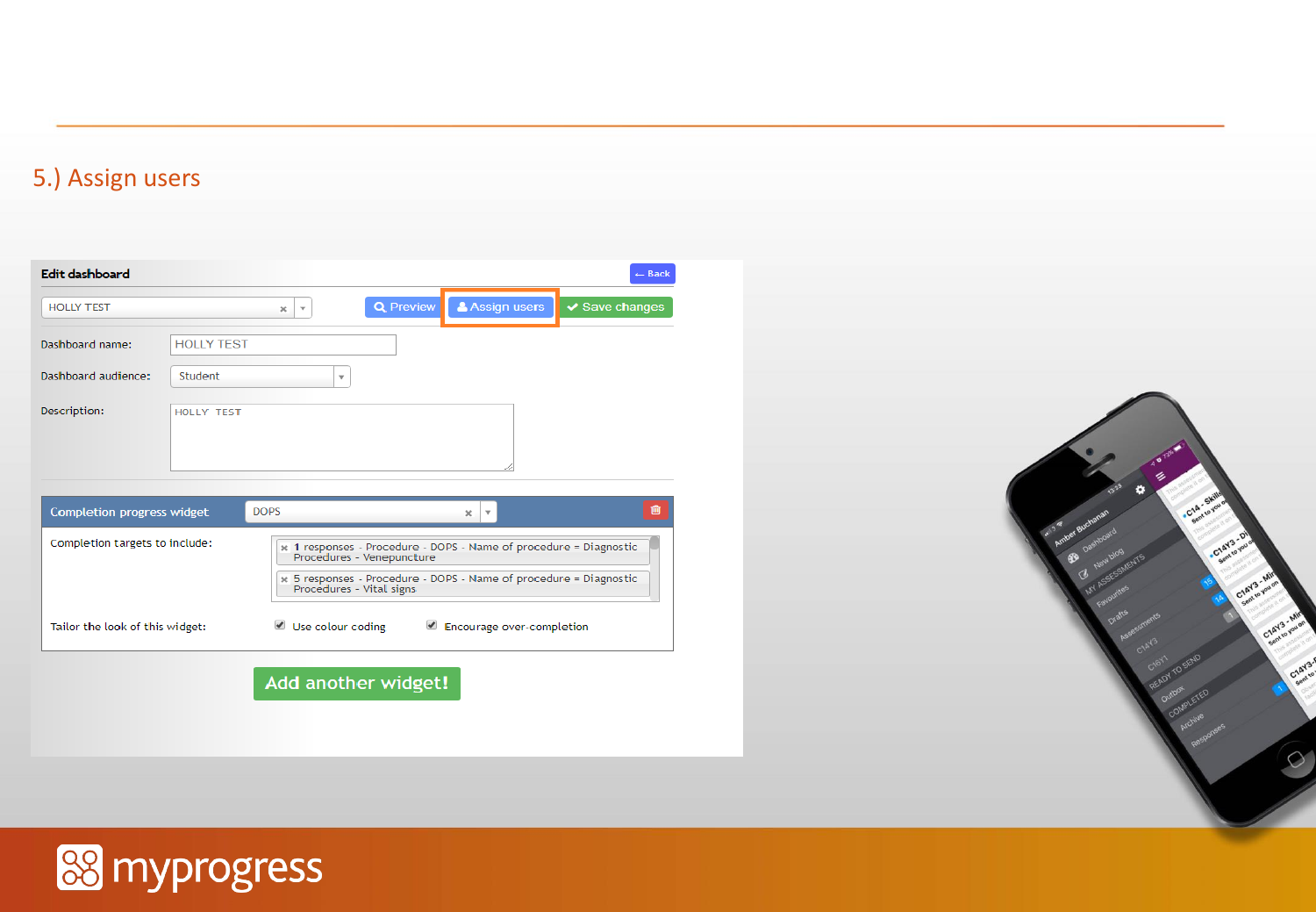#### - Select the students you want to have this dashboard Assign users to HOLLY TEST  $2.1x$  $|a|$  x Filter users by group Search users Show all users Assign this dashboard to all users shown on this page **User User email** Role Akeem Bakar DNUSStudent2@example.com Student **Travis Lam** DNUSStudent@example.com Student Amy Lum DNUSStudent4@example.com Student **Farihah Nasar** DNUSStudent3@example.com Student John Smith john.smith@example.com Student Mok Soo Hoon Kirsten DNUSStudent1@example.com Student First Previous 1 Assign users to **HOLLY TEST** - Once you have ticked the users you want to add,  $Q$  x Filter users by group المع  $\mathbf{x}$ Search users select 'assign this dashboard to all users shown on ssign this dashboard to all users shown on this pag this page'.User **User email** Akeem Bakar DNUSStudent2@example.com



- Back

**Assign** 

dashboard

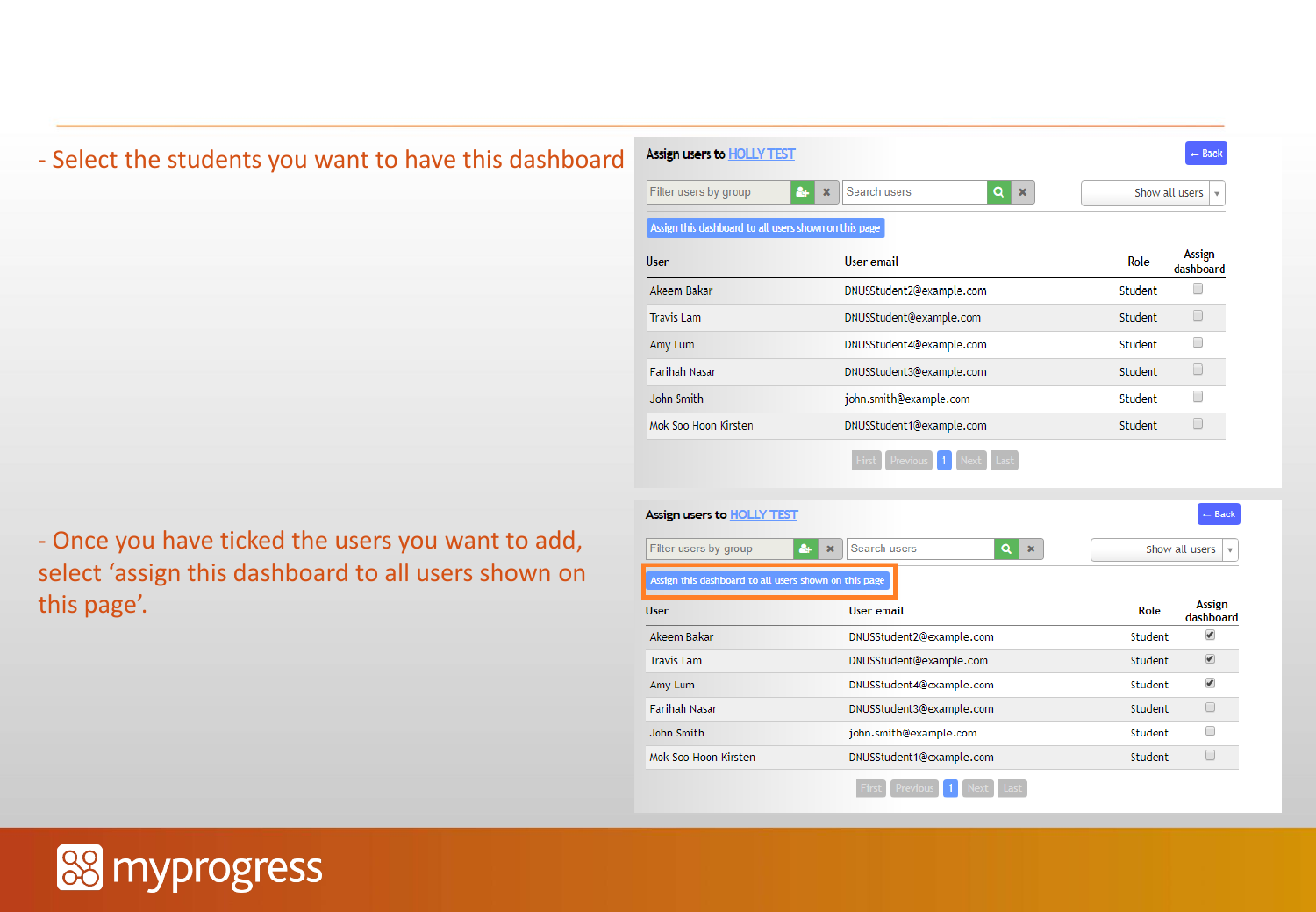When the student logs in, as soon as the forms linked to the dashboards are live they will be able to view them in their dashboards section of their MyProgress page.

| <b>HOLLY TEST</b>                                                                                                  | $-$ Back                        |
|--------------------------------------------------------------------------------------------------------------------|---------------------------------|
| Dashboard data is based on a data snapshot current as of 29/07/2019 18:00                                          |                                 |
| <b>DOPS</b>                                                                                                        |                                 |
|                                                                                                                    |                                 |
| Procedure - DOPS - Name of procedure: Diagnostic Procedures - Venepuncture<br>Completed responses: 2 TARGET: 1     | Complete this assessment        |
| Procedure - DOPS - Name of procedure: Diagnostic Procedures - Vital signs<br>Completed responses: 0 TARGET: 5<br>ᄉ |                                 |
|                                                                                                                    | <b>Complete this assessment</b> |
|                                                                                                                    |                                 |
| Procedure - DOPS - Name of procedure: Therapeutic Procedures - Oxygen admin<br>Completed responses: 0 TARGET: 1    | <b>Complete this assessment</b> |
| ́                                                                                                                  |                                 |
| Procedure - DOPS - Name of procedure: Diagnostic Procedures - Venepuncture<br>Completed responses: 2 TARGET: 1     | Complete this assessment        |
|                                                                                                                    |                                 |
| ᆺ<br>Procedure - DOPS - Name of procedure: Diagnostic Procedures - Blood cultures                                  | <b>Complete this assessment</b> |



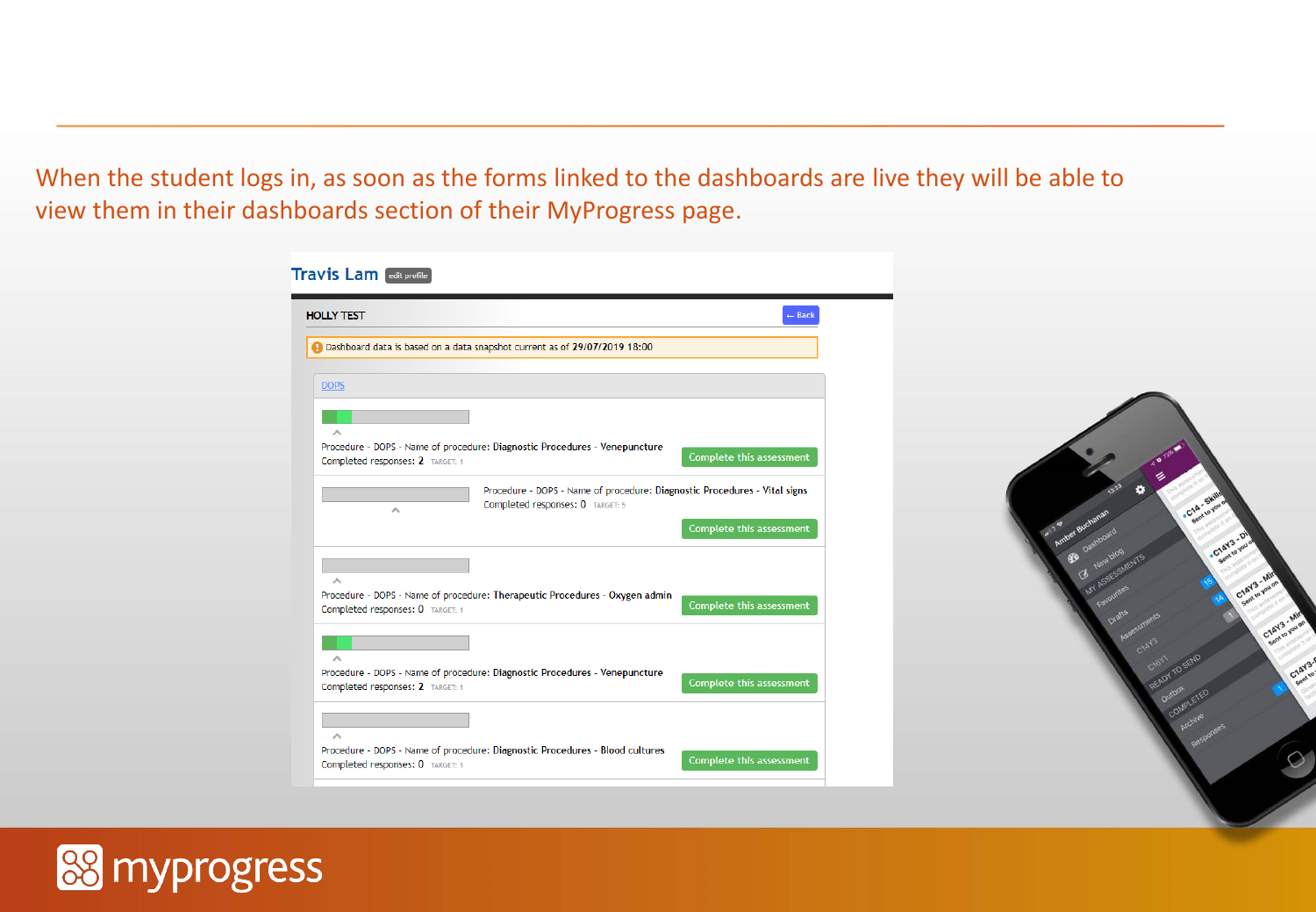If the student wants to complete a part of their dashboard, they can select 'complete this assessment' and this will take them to their assessments page to choose the assessment they wish to complete in order to make progress against that area of their dashboard.

**\*\*\*It is important to note that any previously completed widgets that are then used again in a new dashboard will appear in the student's new dashboard as complete. Currently this is a limitation of the system, but we are in the process of making dashboards better and this is something that moving forward in the future we will amend.\*\*\***

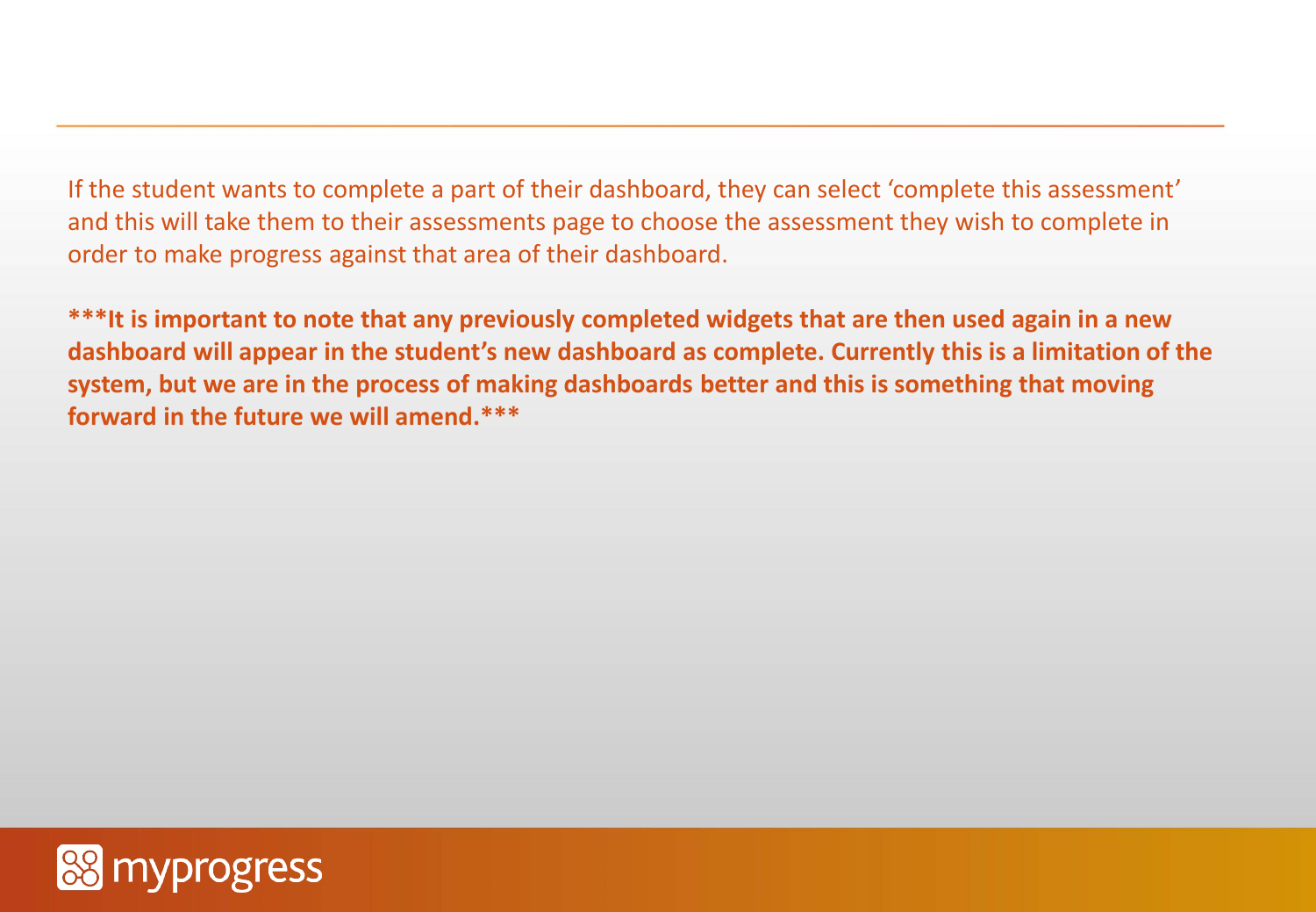# End Product

Once the above stages have been completed your dashboard will look similar to the below. You will have each form individually set out, showing a progress bar, the target number of responses required for that form and the number an individual has completed already. The 'complete this assessment' button can be selected whenever an individual wants to complete a response for that form.

|                               | <b>Esther Paxton edit profile</b>                                                                                                               |        |  |  |  |  |  |
|-------------------------------|-------------------------------------------------------------------------------------------------------------------------------------------------|--------|--|--|--|--|--|
|                               | <b>EPA Entrustability Progress</b>                                                                                                              | ← Back |  |  |  |  |  |
|                               | Dashboard data is based on a data snapshot current as of 07/08/2019 08:00<br><b>EPA 1 - Gather a History and Perform a Physical Examination</b> |        |  |  |  |  |  |
|                               |                                                                                                                                                 |        |  |  |  |  |  |
| <b>N</b> Home                 | Completed responses: 3 TARGET: 10<br>Complete this assessment                                                                                   |        |  |  |  |  |  |
| <b>Dashboards</b>             |                                                                                                                                                 |        |  |  |  |  |  |
| Assessments 8                 |                                                                                                                                                 |        |  |  |  |  |  |
| Completed assessments         | <b>EPA 2 - Prioritize a Differential Diagnosis Following a Clinical Encounter</b>                                                               |        |  |  |  |  |  |
| <b>59 Feedback 2</b>          | Completed responses: 3 TARGET: 10<br><b>Complete this assessment</b>                                                                            |        |  |  |  |  |  |
| <b>3</b> Timesheets           |                                                                                                                                                 |        |  |  |  |  |  |
| <b>击 Blog</b>                 | <b>EPA 3 - Recommend and Interpret Common Diagnostic and Screening Tests</b>                                                                    |        |  |  |  |  |  |
| <b>M</b> Gallery              | Completed responses: 3 TARGET: 10<br>Complete this assessment                                                                                   |        |  |  |  |  |  |
| Resources                     |                                                                                                                                                 |        |  |  |  |  |  |
| <b>III</b> Progress & reports |                                                                                                                                                 |        |  |  |  |  |  |
|                               | <b>EPA 4 - Enter and Discuss Orders and Prescriptions</b>                                                                                       |        |  |  |  |  |  |
|                               | Completed responses: 2 TARGET: 10<br><b>Complete this assessment</b><br>́                                                                       |        |  |  |  |  |  |
|                               |                                                                                                                                                 |        |  |  |  |  |  |
|                               | <b>EPA 5 - Document a Clinical Encounter in the Patient Record</b>                                                                              |        |  |  |  |  |  |
|                               | Completed responses: 2 TARGET: 10<br>Complete this assessment<br>ᄉ                                                                              |        |  |  |  |  |  |
|                               |                                                                                                                                                 |        |  |  |  |  |  |
|                               | <b>EPA 6 - Provide an Oral Presentation of a Clinical Encounter</b>                                                                             |        |  |  |  |  |  |
|                               | Completed responses: 1 TARGET: 10<br><b>Complete this assessment</b><br>́                                                                       |        |  |  |  |  |  |